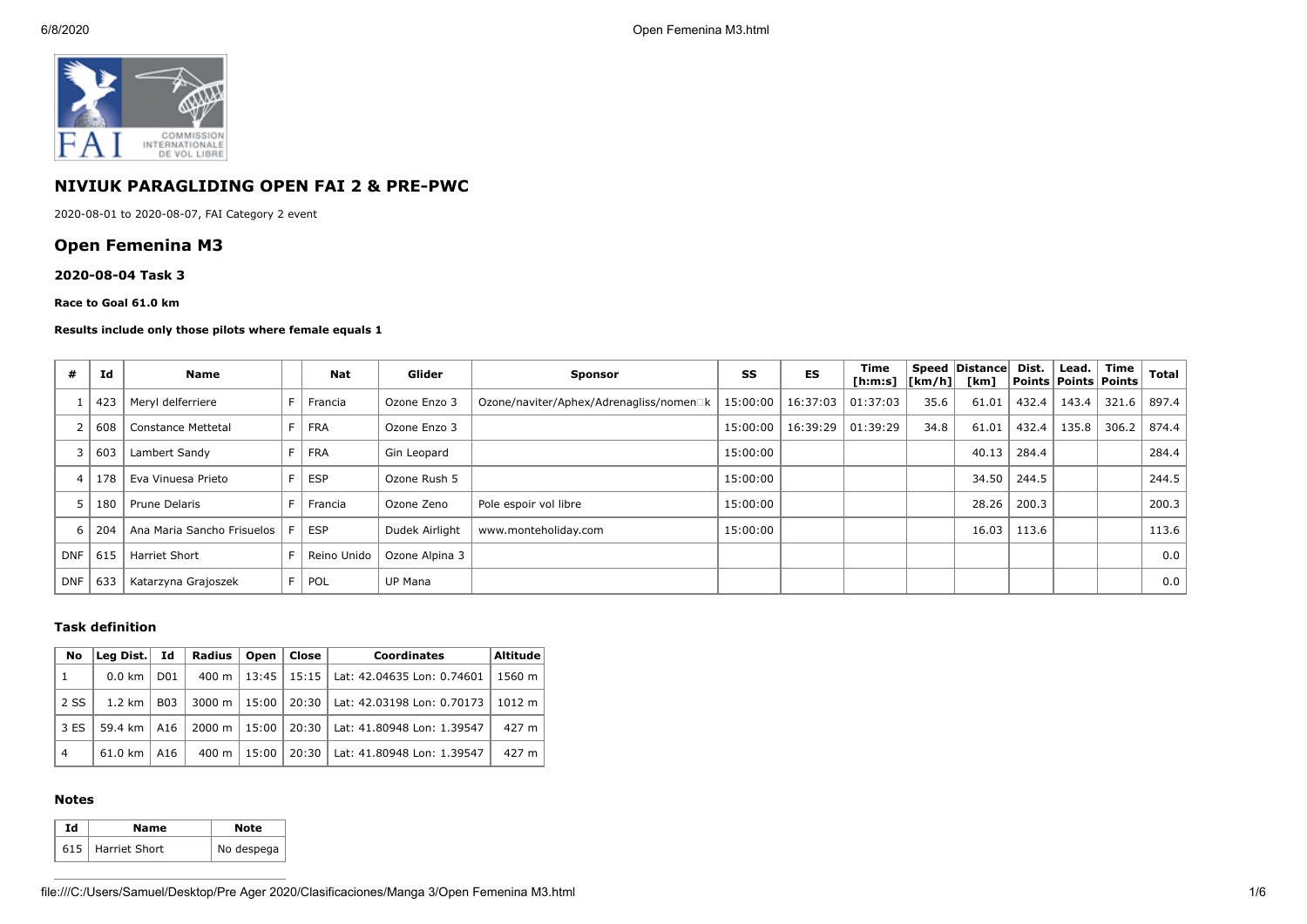| Ιd | Name                                   | Note |  |  |
|----|----------------------------------------|------|--|--|
|    | 633   Katarzyna Grajoszek   No despega |      |  |  |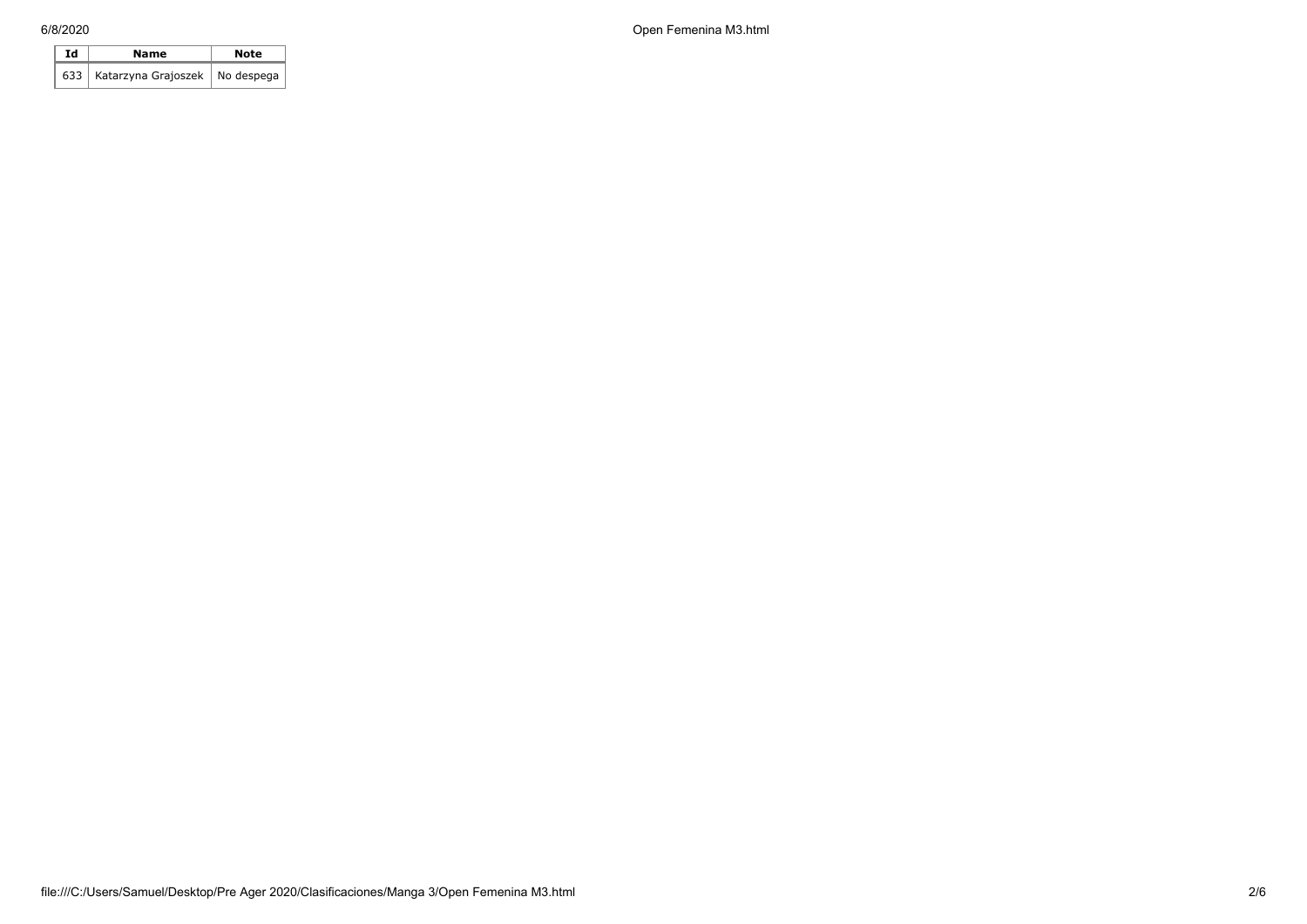6/8/2020 Open Femenina M3.html

**Pilots not yet processed (NYP)**

**Id Name**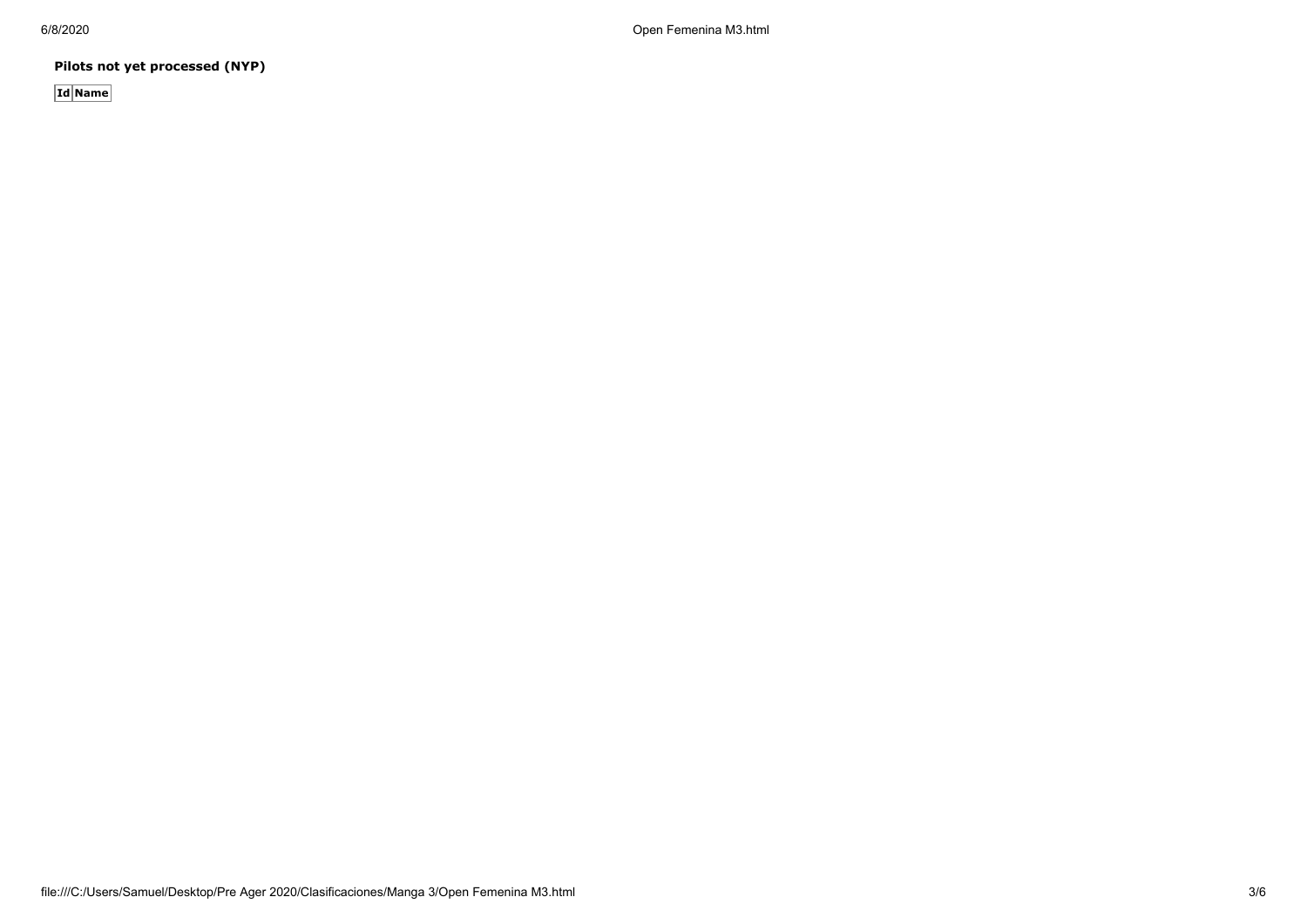## **Task statistics**

| param                           | value                     |
|---------------------------------|---------------------------|
| ss_distance                     | 57.629                    |
| task_distance                   | 61.013                    |
| launch_to_ess_distance          | 59.413                    |
| no_of_pilots_present            | 102                       |
| no_of_pilots_flying             | 94                        |
| no_of_pilots_lo                 | 53                        |
| no_of_pilots_reaching_nom_dist  | 59                        |
| no_of_pilots_reaching_es        | 41                        |
| no_of_pilots_reaching_goal      | 41                        |
| sum_flown_distance              | 4329.626                  |
| best_dist                       | 61.013                    |
| best time                       | 1.4436                    |
| worst_time                      | 2.0033                    |
| qnh_setting                     | 1013.25                   |
| no_of_pilots_in_competition     | 104                       |
| no_of_pilots_landed_before_stop | 0                         |
| sum_dist_over_min               | 3956.078                  |
| sum_real_dist_over_min          | 3956.078                  |
| sum_flown_distances             | 4329.626                  |
| best_real_dist                  | 61.013                    |
| last_start_time                 | 2020-08-04T15:00:00+02:00 |
| first_start_time                | 2020-08-04T15:00:00+02:00 |
| first_finish_time               | 2020-08-04T16:26:37+02:00 |
| max_time_to_get_time_points     | 2.6451                    |
| goalratio                       | 0.4362                    |
| arrival_weight                  | 0                         |
| departure_weight                | 0                         |
| leading_weight                  | 0.162                     |
| time_weight                     | 0.4036                    |
| distance_weight                 | 0.4344                    |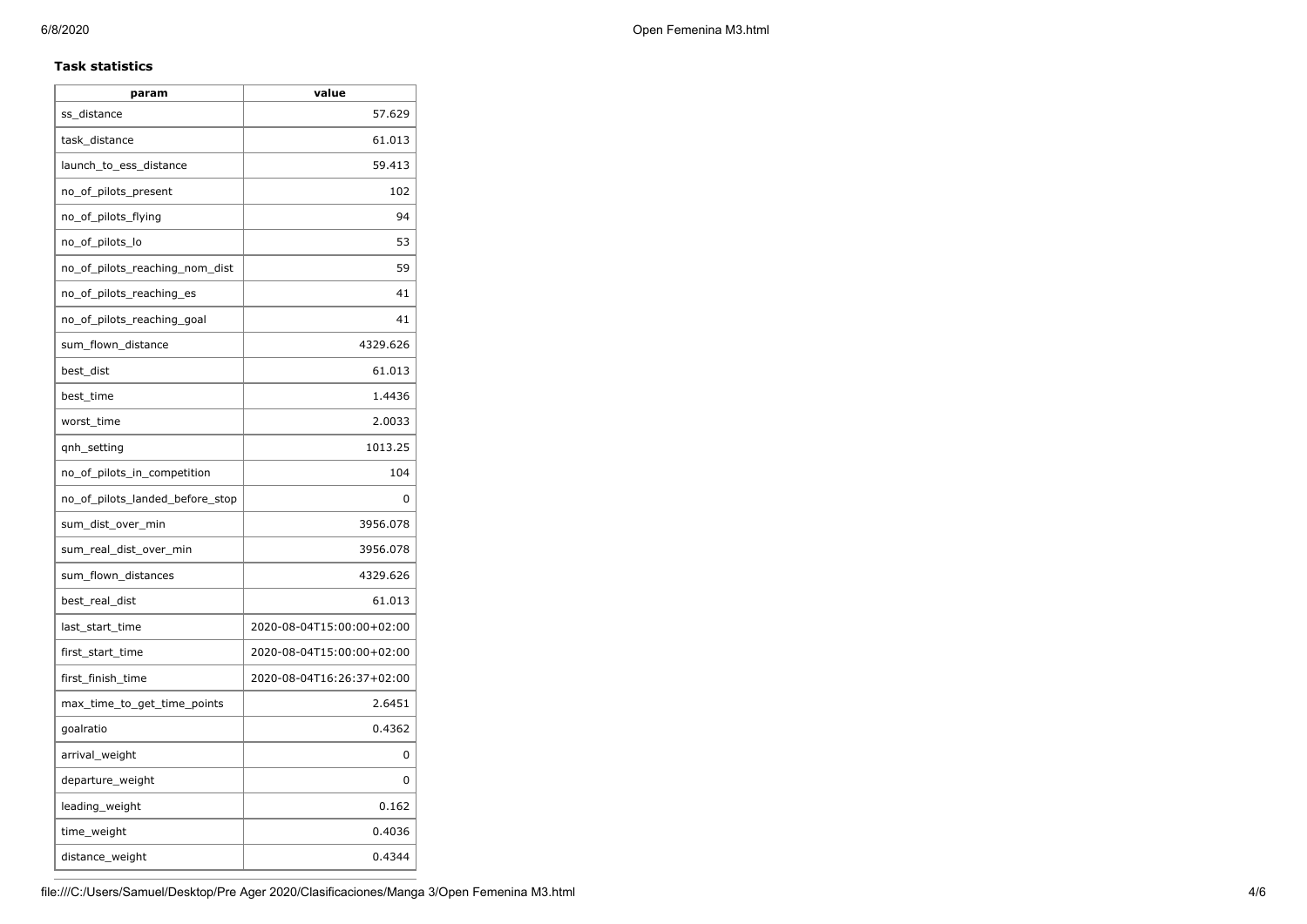| param                        | value    |
|------------------------------|----------|
| smallest_leading_coefficient | 0.868    |
| available_points_distance    | 432.3828 |
| available_points_time        | 401.8109 |
| available_points_departure   | 0        |
| available points leading     | 161.2642 |
| available_points_arrival     | 0        |
| time_validity                | 1        |
| launch_validity              | 0.9955   |
| distance_validity            | 1        |
| stop_validity                | 1        |
| day_quality                  | 0.9955   |
| ftv_day_validity             | 0.9868   |
| time_points_stop_correction  | 0        |

## **Scoring formula settings**

| param                                        | value          |
|----------------------------------------------|----------------|
| id                                           | GAP2020        |
| use_distance_points                          | 1              |
| use_time_points                              | 1              |
| use_departure_points                         | $\Omega$       |
| use leading points                           | 1              |
| use arrival position points                  | 0              |
| use_arrival_time_points                      | 0              |
| time points if not in goal                   | $\Omega$       |
| jump_the_gun_factor                          | $\Omega$       |
| jump_the_gun_max                             | $\Omega$       |
| use 1000 points for max day quality          | $\Omega$       |
| normalize_1000_before_day_quality            | $\Omega$       |
| time_validity_based_on_pilot_with_speed_rank | $\mathbf{1}$   |
| bonus gr                                     | $\overline{4}$ |
| no_pilots_in_goal_factor                     | 0.8            |
| task_stopped_factor                          | 0.7            |

6/8/2020 Open Femenina M3.html